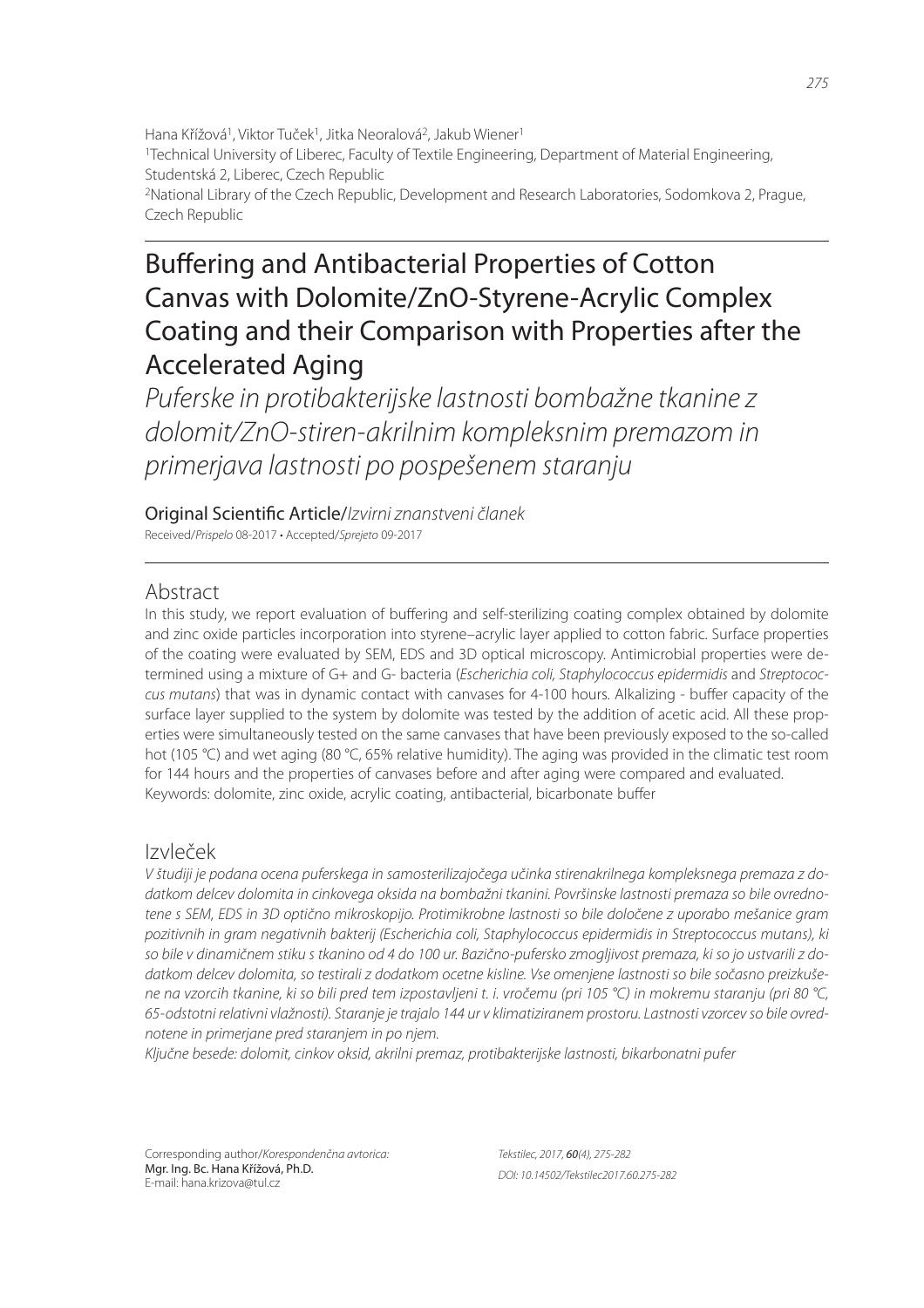## 1 Introduction

Composite materials based on metal (nano)particles attract significant attention due a wide range of physical-chemical properties. These materials are not simply physical mixtures and they can be defined as complex materials with organic and inorganic components intimately mixed. Modification of coating polymeric matrices leads to novel properties such as growth prevention or adhesion reduction of microorganisms. There is a significant interest in the development of antimicrobial and durable materials for application in the food and biomedical industries. These materials are also used in the fields, such as archiving, museums, librarianship, preservation or storage, where extension of lifetime of the books and other ageing objects is a necessity. These materials should combine desirable attributes such as potent bactericidal and fungicidal efficiency, environmental safety, low toxicity, and easy, cost-effective fabrication.

Carbonates are salts of carbonic acid and occur in the form of minerals and rocks commonly found in nature. Especially alkaline earth metal carbonates  $(Ca^{2+}$  and  $Mg^{2+}$ ) are very widely used in many productions and industrial processes in various industries like construction [1], food [2], metallurgy [3], treatment of contaminated water and soil [4, 5], and fertilizers [6]. Calcium carbonate  $CaCO<sub>3</sub>$  (limestone) occurs in many crystalline modifications (calcite, aragonite, alabaster, travertine, marble). Also, magnesium carbonate  $MgCO<sub>3</sub>$  and calcium magnesium carbonate  $\text{CaMg(CO}_3)_2$  are naturally found in many modifications, varieties and with different chemical impurities (Fe, Mn, Zn, Pb and others) [7]. Dolomite is a non-toxic, inexpensive, widely available double carbonate with slightly alkaline and buffering capabilities. It crystallizes in the trigonalrhombohedral system and depending on the admixture it is white, gray or pink. Unlike bicarbonates, carbonates, except for ammonium carbonate and alkali metal carbonates, are practically insoluble in water. Carbonates are important environmental buffering agents. They are part of the carbon dioxide/bicarbonate/carbonate buffer, which, above all, serve the world's oceans to neutralize and counterbalance acidic influences in the environment. This buffering system is essential in many biological processes such as maintaining a constant blood pH [8] and internal environment within homeostasis [1]:  $CO_2 + H_2O = H_2CO_3 = HCO_3 + H^+$ (1).

**Buffering and Antibacterial Properties of Cotton Canvas with** *Dolomite/ZnO-Styrene-Acrylic Complex Coating and their Comparison with Properties after the Accelerated Aging*

Zinc oxide ZnO at low concentration is non-toxic to human and displays good biocompatibility to human cells. ZnO showed a wide range of antibacterial activities of different microorganisms, including both Gram-negative and Gram-positive bacteria [9]. It was also confirmed that reinforcement of ZnO in the biocomposites introduces their antibacterial activity [10].

# 2 Experimental part

#### *2.1 Preparation of samples*

Cotton fabric (Royal, PK) was used for preparation of coated canvas (area weight 156 g/m<sup>2</sup>, thickness 0.29 mm, plain weave, fineness of warp yarn 50 tex, fineness of weft yarn 40 tex, warp density  $270$  ends/10 cm (68.6 ends per inch), weft density 230 picks/10 cm (58.4 pics per inch), pre-dyed with the Direct Green 28 (CI No. 14155, azodye, concentration 0.5%), coated with starch on the reverse side, width 50 cm. Acronal S 996 S (BASF SE, GE) – aqueous polymer dispersion based on ester of acrylic acid and styrene (viscosity of 2 Ns/m<sup>2</sup>) was used as a basic coating paste. All following additives were thoroughly mixed into this basic matrix: laboratory-prepared cellulose dispersion to increase strength [11, 12], granulated natural pink dolomite (Forestina, CZ), powdered zinc oxide declared as nanoparticles (Bochemie, CZ), two benzisothiazole pigments: Aquacolors Red (temperature resistance 160-180 °C and light fastness 5-6, pH 7.5; Sioen, BE), and Aquapaste Green 856 (temperature resistance to 200 °C and light fastness 8, pH 8; Orgapaste, FR). The resulting composition of the paste was as follows:

- 340 g of cellulose dispersion (8% of dry matter),
- 54 g of dolomite,
- 72 g of ZnO pulver,
- 162 g of water,
- 1800 g of styrene-acrylic basis,
- 40 g of thickener AXILAT 44 Bulk (Momentive Specialty Chemicals, CZ),
- 5.4 g of red pigment (0.3%) and
- $-64.8$  g of green pigment  $(3.6\%)$ .

The 2-layers coating was performed on the Coatema device (Coatema Coating Machinery GmbH, DE): 1st passage was done at speed of 2.13 m/min, temperature of 130 °C, and downforce of 150 N, 2nd passage at speed of 3.55 m/min, temperature of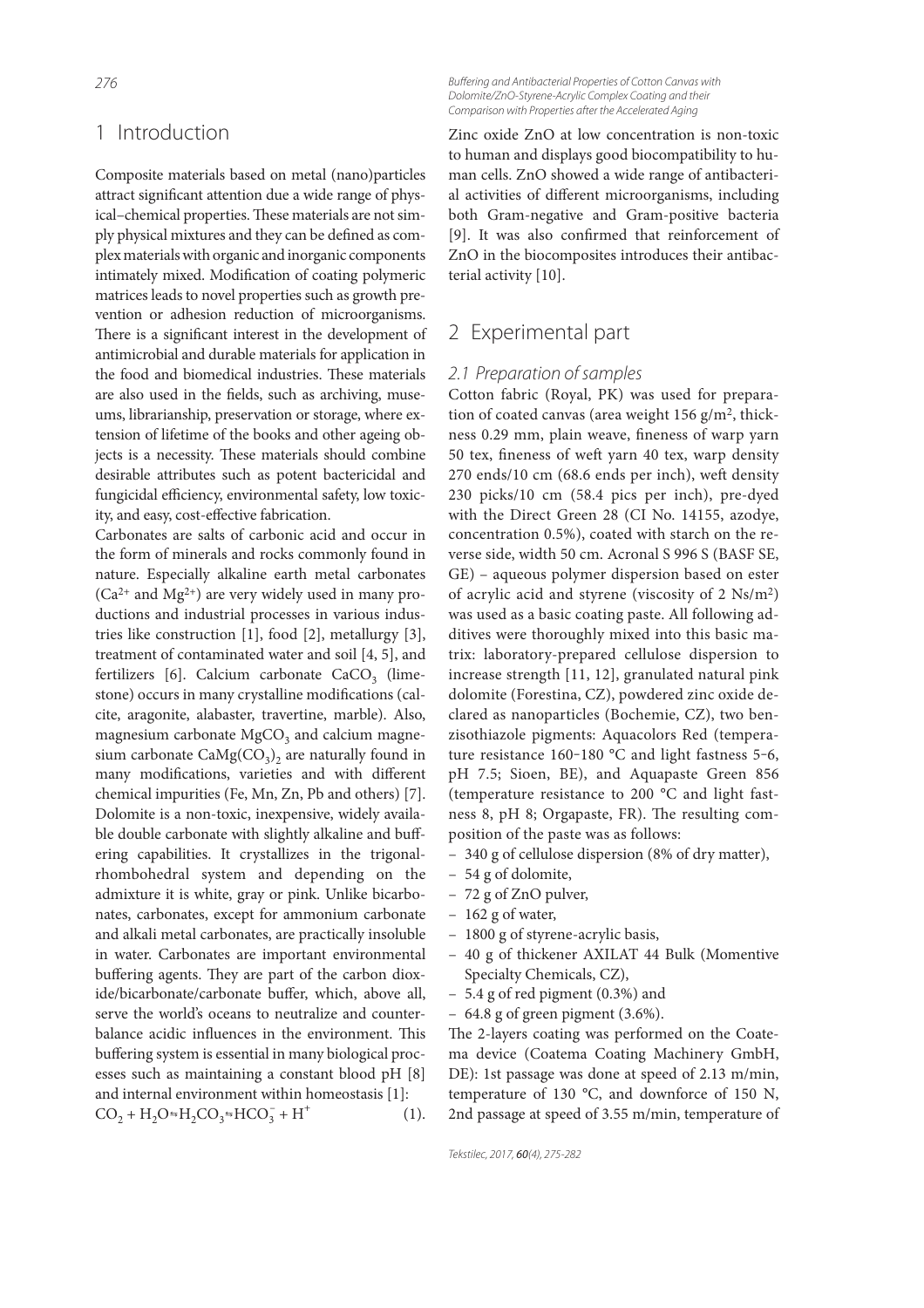130 °C, and downforce of 200 N. The coated canvas had an area weight of 220 g/m<sup>2</sup> and a thickness of 0.33 mm. Part of the canvas was subjected to the artificial accelerated aging. According to standards [13, 14] for accelerated aging of paper and board by dry heat treatment or moist heat treatment, part of the canvas was subjected to the so-called hot aging (at 105 °C for 144 hours), another part of the canvas was subjected to the so-called wet aging (at 80 °C and 65% of relative humidity for 144 hours). Artificial aging was carried out in the WK3 climatic test room with a capacity of about 350 liters (Weiss Umwelttechnik GmbH, Reiskirchen, GE). Wet aging imitates weathering and weather influences or storage in wet and warm environment, while hot aging imitates dry tropics or other long-term high temperature stress. It is difficult to imitate experimentally the influence of time. The relation between accelerated and natural aging represents a serious problem. The changes monitored upon accelerated aging procedures must be correctly extrapolated to the ambient conditions. Nevertheless, in accordance with data in the literature, it is stated that three days of accelerated aging of paper and other cellulosic materials at 105 °C correspond to 25 years of natural aging [15].

#### *2.2 Characterization of coating surfaces*

The particle size used as additives and the appearance of the coated surface were scanned by optical methods. Particle size of ZnO and dolomite was measured using the particle size analyzer and laser scattering device (HORIBA LA-920, JP). The surface and cross-section of canvas were monitored using SEM scanning electron microscope VEGA TS 5130 (TESCAN, CZ) and the 3D digital multifunction microscope HIROX RH 2000 with MXB 2500REZ lens and diffuse adapter (HIROX, JP). This optical method also characterized the canvas surface roughness, Rz. In accordance with standard JIS [16], Rz is the sum of the average absolute value of then height (five highest peaks) and the average absolute value of the depth (five lowest valleys from the average line of the roughness curve) on the weft yarn, in microns. Ten-spot average roughness was chosen at zoom 500-x. Energy-dispersive X-ray spectroscopy (EDS), when backscattered electrons at a sampling depth of 1‒2 microns characterize the chemical composition of investigated surface, is part of SEM device. EDS was chosen as a method of

*277* **Buffering and Antibacterial Properties of Cotton Canvas with** *Dolomite/ZnO-Styrene-Acrylic Complex Coating and their Comparison with Properties after the Accelerated Aging*

chemical characterization of the coating surface and percentage quantification of the monitored metals (Zn, Ti, Ca, Mg).

#### 2.3 Buffering test

25 cm<sup>2</sup> of each canvas including the reference sample (cotton fabric coated with only acrylic coating without additives) was immersed in 50 ml of puri fied deionized water for 2 days at  $22 \pm 2$  °C to achieve an equilibrium of water with both  $CO<sub>2</sub>$ from the atmosphere and carbonate containing dolomite. After 48 hours, the pH of the water in each beaker was measured. Then 0.5 ml of 27 mM acetic acid was added to each beaker. All pH changes were continuously potentiometrically measured at various time intervals up to 24 hours after application of acetic acid using glass silver chloride reference electrode.

#### *2.4 Microbiological test*

A mixture of G+ and G- bacteria containing E. coli, Staphylococcus epidermidis and Streptococcus mutans was prepared using a liquid culture medium Trypto-Soya Broth (TSB) (Biovendor, CZ) at 37 °C for 24 hours. Bacterial suspension of concentration  $3 \cdot 10^5$  CFU/ml was prepared by dilution with distilled water. Thirty ml of this suspension was dosed into plastic tubes, samples of all four canvas were added (each with an area of 32 cm<sup>2</sup>), i.e. canvas without aging, canvas after hot aging, canvas after wet aging, and comparative sample (canvas without addition of additives). One tube with bacterial suspension was left without the addition of canvas. All samples inserted into the bacterial suspension in tubes were shaken on a shaker at speed of 150 rpm to achieve dynamic contact of the bacterial suspension with the canvas surface. After 4, 48 and 72 hours, 1 ml of suspension was taken from each tube, it was spotted on the surface of the agar in Petri dishes (TSA-Tryptone soya agar, Biovendor, CZ). These samples were cultivated at 37 °C for 24 hours and then bacterial colonies were counted.

#### 3 Results

Results of particle size measurement using device HORIBA LA-920 (Figure 1 and Figure 2) show that the particle size ranged between 0.5 and 80 microns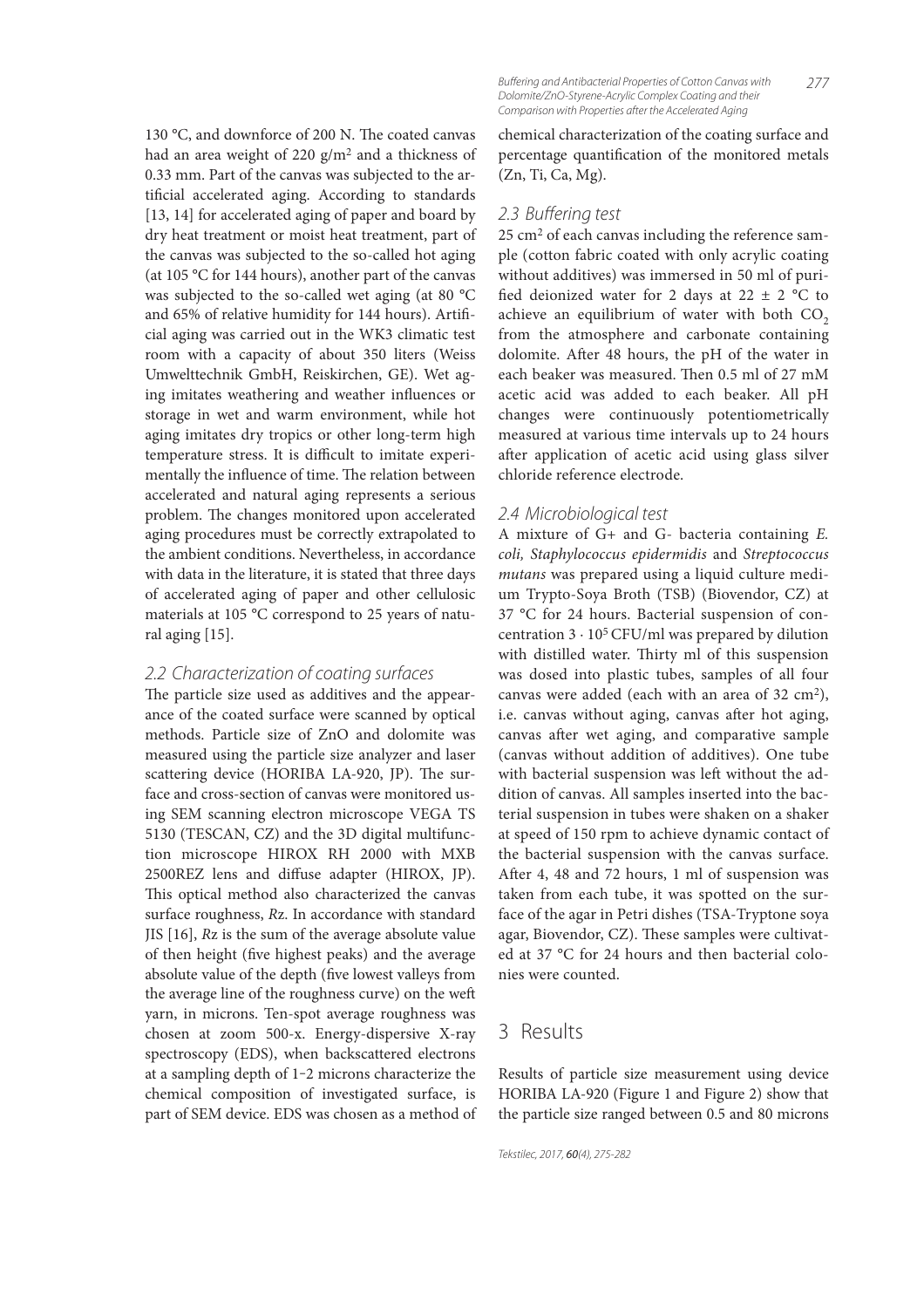**Buffering and Antibacterial Properties of Cotton Canvas with** *Dolomite/ZnO-Styrene-Acrylic Complex Coating and their Comparison with Properties after the Accelerated Aging*



Figure 1: Distribution of dolomite particle size



Figure 2: Distribution of ZnO particle size

for both dolomite and zinc oxide. While the mean of the dolomite particle size was 15.7 μm and the median of 13 μm, the powder ZnO declared by the producer as nanoparticles had a mean particle size of 25 μm (median of 24 μm) due their easy agglomeration when used in a powdered state without a dispersant. Unfortunately, the shear forces used in the standard mechanical mixing of the coating composition under laboratory conditions were not sufficient to scatter ZnO agglomerates into nanoparticle sizes.

As can be seen from the surface (Figure 3) and the cross-section (Figure 4) SEM images of the canvas, this particle size also reflected in a relatively high surface roughness. The  $Rz$  value was calculated as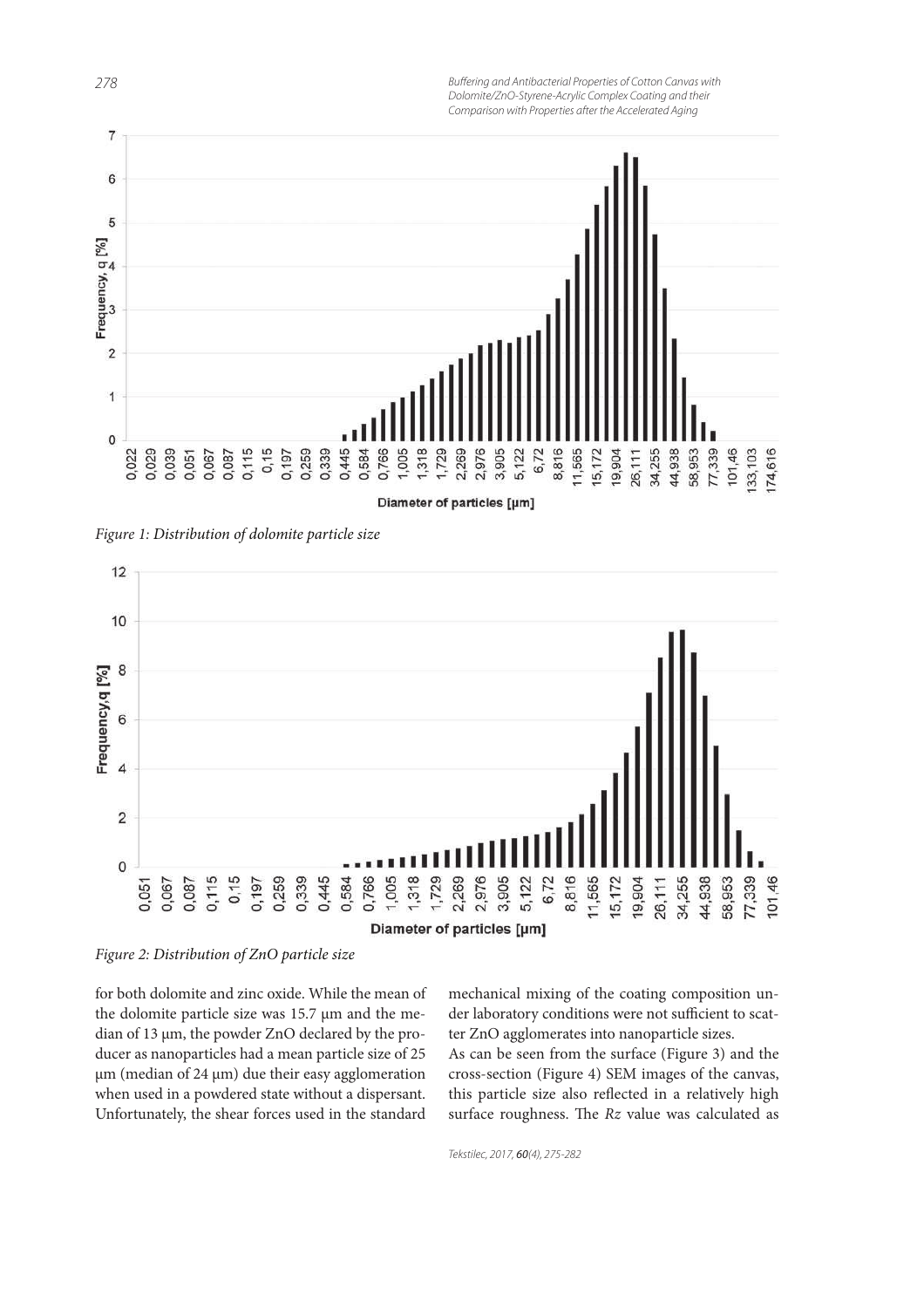10 microns using 3D microscope at a magnification of 500x (Figure 5).



Figure 3: SEM image of canvas surface



Figure 4: SEM image of canvas cross-section



Figure 5: Surface roughness of canvas (3D HIROX, 500x)

The EDS spectra of the canvas surface were measured by SEM at the values of the middle vacuum (3‒150 Pa) and was taken from two locations (Figure 6): 1 – spot particle point (in place of surface irregularity in the coating),  $2 - \text{area}$  (element mapping).



Figure 6: Two sites of EDS analysis (spot Spectrum 1 and small area Spectrum 2) and calcium-zinc occurrence mapping on the canvas surface

As shown in Figure 7 and Figure 8, for example, the zinc was detected in an amount of 31.1 wt.% (spot spectrum 1) or also 1.4 wt.% (area spectrum 2, bottom of Figure 8). The total average content of selected elements from the mapping of canvas surface is shown in Table 1.



Rate at which ionising elements are detected by a radiological measurement instrument [cps/eV]

Figure 7: EDS spectra of the canvas surface – spot spectrum 1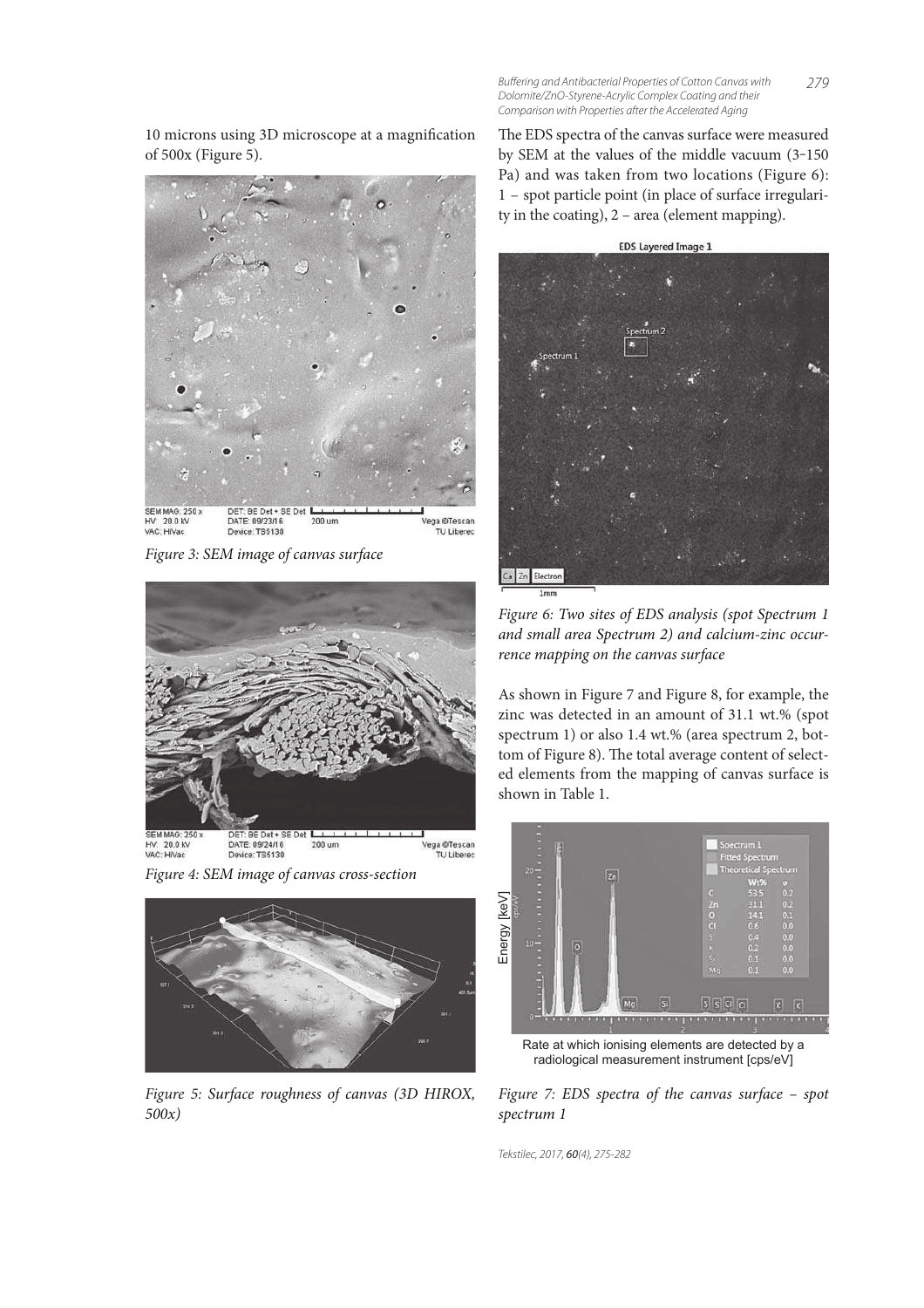While zinc oxide was used in an amount of 2.8 wt.% of wet coating ratio, in the dry surface layer, zinc only represents approximately 0.7 wt.%.

The dolomite, which originally represented an amount of 2.1% from wet coating paste, was detected in the dry surface as calcium and magnesium in a total weight of 0.2 wt.%. Due to the weight ratio in the dolomite, where Ca and Mg represent about one third of (anhydrous) carbonate, a real weight of dolomite in the coating may be assumed to be about 0.6 wt.%.



Rate at which ionising elements are detected by a radiological measurement instrument [cps/eV]

Figure 8: EDS spectra of the canvas surface – area spectrum 2

**Buffering and Antibacterial Properties of Cotton Canvas with** *Dolomite/ZnO-Styrene-Acrylic Complex Coating and their Comparison with Properties after the Accelerated Aging*

|      |  |  | Table 1: Map sum EDS spectrum of the canvas sur- |  |  |
|------|--|--|--------------------------------------------------|--|--|
| face |  |  |                                                  |  |  |

| Element          | Amount [wt.%] |
|------------------|---------------|
| С                | 78.3          |
| $\left( \right)$ | 19.4          |
| Zn               | 0.7           |
| Cl               | 0.7           |
| S                | 0.3           |
| Na, K            | 0.1           |
| Ca               | 0.1           |
| Mg               | 0.1           |

The results of the buffering and antimicrobial tests of the coated canvas and its two aging versions are shown by the graphs of Figure 9 and Figure 10.

The buffering test in Figure 9 shows how the pH of the aqueous solutions with coated samples slowly returns to neutral over 15 hours. Figure 10 shows how the number of cultivated CFUs decreased. The test was run for 4 days, and bacterial suspensions with an initial concentration of 3x10<sup>5</sup> CFU/mL showed a differently rapid decrease in bacterial growth. It is evident that aqueous solutions with coated canvas showed the best buffering capacity and also the fastest decrease in bacterial growth.



Figure 9: pH changes in water with canvas samples after addition of acetic acid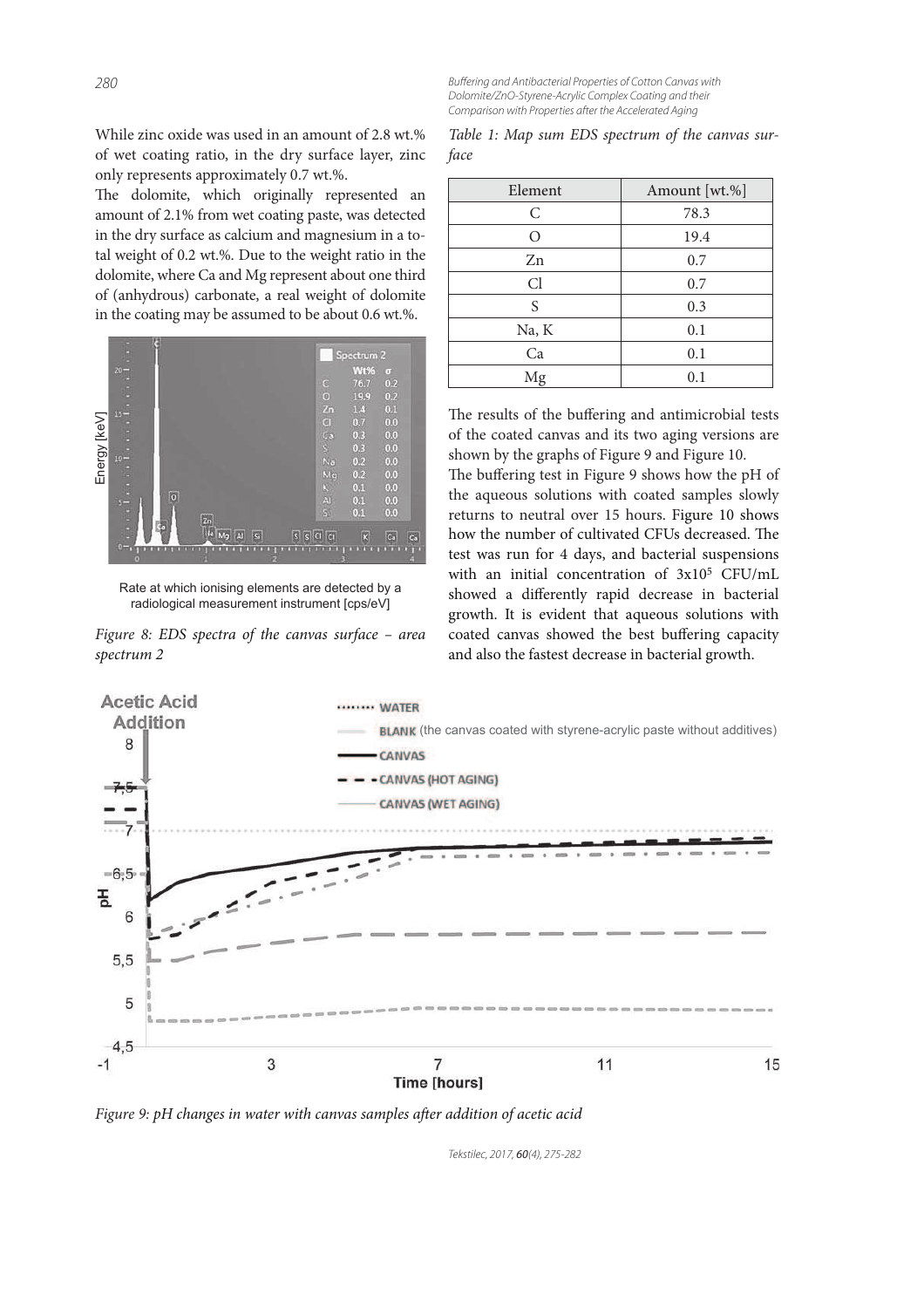

Figure 10: Decrease of the bacteria number in the samples over time

Simultaneously, it can be stated that even after the simulated wet and hot aging, the canvas did not lose any of these abilities.

#### 4 Discussion

The buffering and antibacterial ability of coated canvases with both additives was best reflected in samples after 2 days in water. After aging that simulated about 75 years, these canvases have reduced a little all observed properties compared to the original canvas. However, the samples did not lose their antibacterial and buffering properties. At the same time, the canvas after hot aging (6 days at 105 °C) showed a slightly slower start, especially of antibacterial properties. This leads us to believe that even the visible and prominent particles in the coating surface are partially covered by an acrylate layer, and are essentially passivated until they are in contact with water or wet environment for a long time. On the contrary, this may be an advantage, as particles will become most active up for longer times during long-term storage.

### 5 Conclusion

The aim of this research was to determine the buffering and self-sterilizing properties of canvas with ZnO and dolomite particles in styrene/acrylic coating. These properties were demonstrated by stress tests with samples in water. The first was done with 27 mM acetic acid and the other using G- and G+ bacteria mixture of  $3 \cdot 10^5$  CFU/mL (*Escherichia coli*, Staphylococcus epidemidis and Streptococcus mutans). The canvases previously immersed for 48 hours in water buffered the acid slowly for the next 24 hours. Also, the maximum bactericidal effect was achieved after 48 hours of dynamic contact of the surface of the cloths with the bacteria in the aqueous suspension. Artificial accelerated aging slightly decreased these abilities, but canvases did not lose those properties. Hot aging, probably due to the temperature hardening of the acrylic coating, led to a slower start of the antibacterial effect of the cloth. Despite the use of somewhat coarser particles as coating additives, we believe that the tested combination of additives is promising to produce canvas